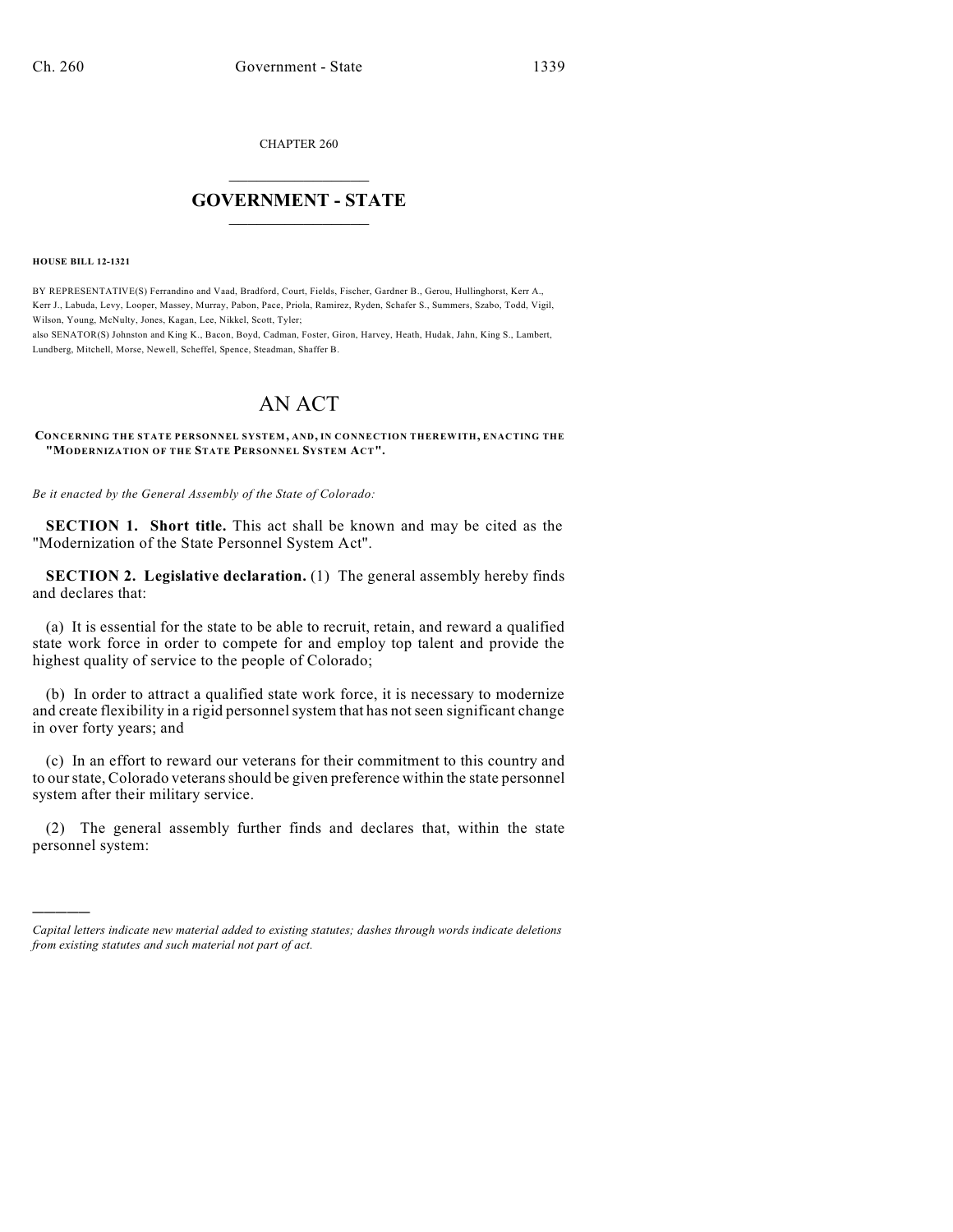(a) Since the establishment of a pay-for-performance system a decade ago, the state has failed to adequately compensate state employees for the work they perform;

(b) Today, more than half of all state employees are at the bottom of their salary range, and there is an urgent need to restructure the pay system;

(c) The goal of the state's pay system should be to move deserving employees through a salary range that is comparable to the equivalent private-sector range, with the cumulative result of individual employee movement being a work force that is concentrated at the mid-point of employee salary ranges with smaller groups of employees at the bottom and top of the ranges;

(d) In times of fiscal strain, the state of Colorado should use performance, position in salary range, and longevity of service to determine which groups of employees are most in need of salary range movement;

(e) Through prioritization, the state can advance employees most acutely in need of salary range movement even when resources are scarce; and

(f) The state can provide an incentive for employees to achieve efficiencies and savings from appropriated amounts, which currently revert back to their original fund, by transferring that amount to a reserve fund, which can be used to help supplement the funds available to provide merit pay for the employees.

(3) Therefore, it is in the best interests of the state to make the significant changes to the state personnel system included in this act and House Concurrent Resolution 12-1001 in order to better recruit, retain, and reward qualified state employees and to bring our state work force into the twenty-first century.

**SECTION 3.** In Colorado Revised Statutes, 24-19-108, **amend** (1) (b) and (1) (c); and **add** (1) (d) as follows:

**24-19-108. Exceptions.** (1) The provisions of this article shall not apply to the following:

(b) Any tenured or tenure track faculty member whose primary job assignment is teaching, research, or both teaching and research and who is employed at a state institution of higher education or any specialty track faculty member whose primary job assignment is clinical care and who is employed at a state institution of higher education: or

(c) Any employee employed by a unit of local government whose governing body is directly elected by the electors of such local government; OR

(d) ANY CERTIFIED EMPLOYEE WHO IS SEPARATED FROM STATE SERVICE DUE TO LACK OF WORK, LACK OF FUNDS, OR REORGANIZATION AND WHO RECEIVES POSTEMPLOYMENT COMPENSATION OR OTHER BENEFITS AUTHORIZED BY A LAYOFF PLAN ESTABLISHED BY THE STATE PERSONNEL DIRECTOR PURSUANT TO SECTION 24-50-124 (1) (d) (I).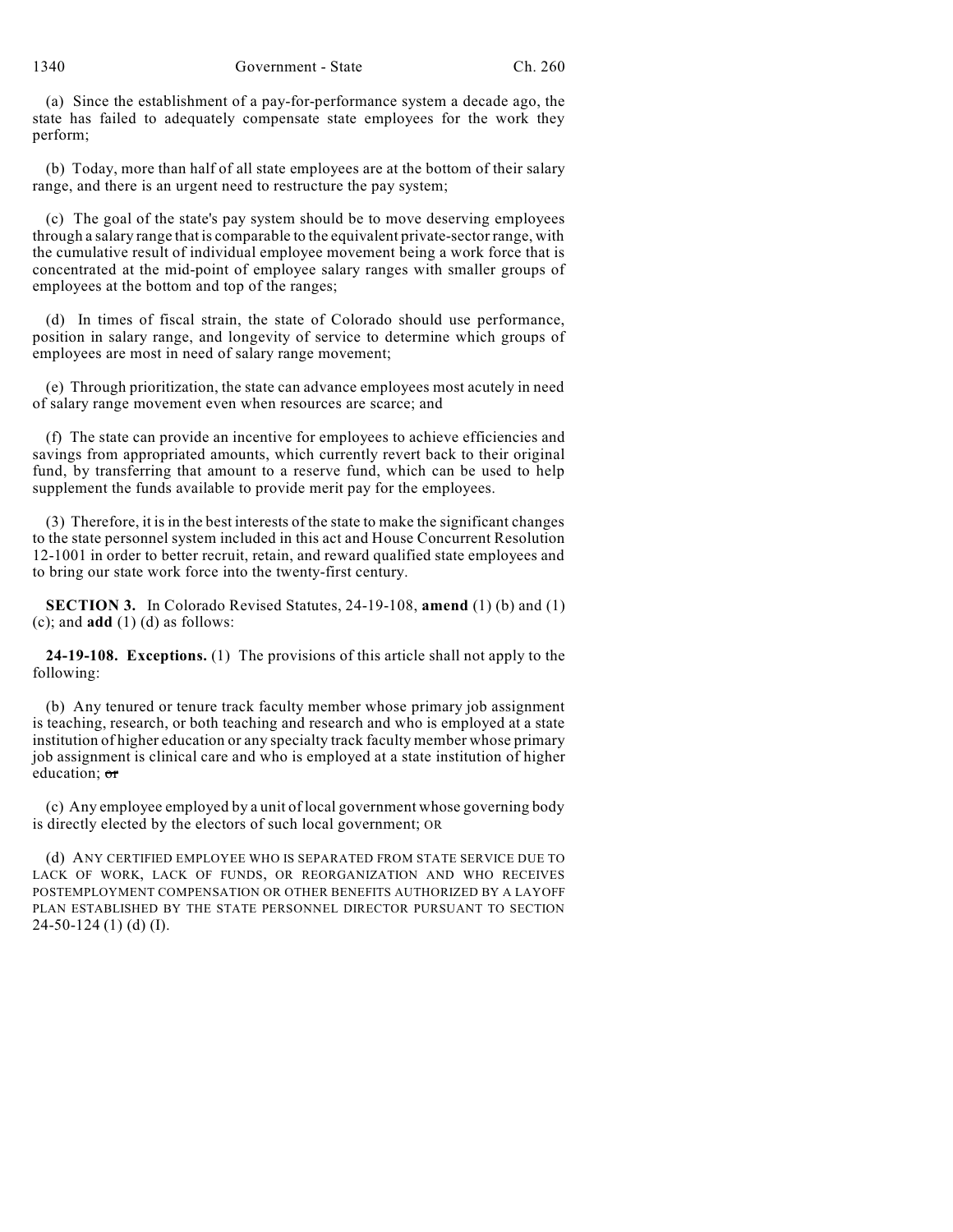## **SECTION 4.** In Colorado Revised Statutes, 24-38-103, **amend** (1.5) as follows:

**24-38-103. Agency authority and incentives for budget savings.** (1.5) Beginning with the 2004-05 fiscal year, an agency that achieves cost savings, as an alternative to the transfer authorized pursuant to subsection (1) of this section, may transfer fifty percent of the amount of the cost savings from one item of appropriation made to the agency in the general appropriation act or any supplemental appropriation act to the item for personal services in the appropriation made to the same agency for the purpose of paying performance-based bonuses AWARDS to employees of the agency. The bonus AWARD shall be awarded in the fiscal year in which the cost savings are achieved and shall be made consistent with the performance REVIEW DONE IN ACCORDANCE WITH THE MERIT PAY system identified in section 24-50-104 (1) (c.7). Prior to the end of the state fiscal year in which a transfer is made pursuant to this subsection  $(1.5)$ , an agency shall submit written notice to the joint budget committee, the office of state planning and budgeting, and the state controller of the amount of the cost savings achieved by the agency during the state fiscal year.

**SECTION 5.** In Colorado Revised Statutes, 24-50-103, **amend** (1), (3) (a), and (5) as follows:

**24-50-103. State personnel board.** (1) THE STATE PERSONNEL BOARD, REFERRED TO IN THIS ARTICLE AS THE "BOARD", IS CREATED pursuant to the provisions of section 14 of article XII of the state constitution. there is hereby created the state personnel board, referred to in this article as the "board", which shall consist THE BOARD CONSISTS of five members to be selected in the manner provided in THE STATE CONSTITUTION AND this section. Three members of the board shall be appointed by the governor, with the consent of the senate, and two members of the board shall be elected by persons certified to classes and positions in the state personnel system in the manner prescribed by subsection (3) of this section. Each member of the board shall be a qualified elector of the state but shall not be otherwise an officer or employee of the state or of any state employee organization. The terms of office of members of the board shall be five years; except that of the members appointed by the governor to take office on July 1, 1971, one shall be appointed for a one-year term, one shall be appointed for a two-year term, and one shall be appointed for a three-year term, and of the members elected to take office on July 1, 1971, one shall be elected for a four-year term, and one shall be elected for a five-year term. Members of the board may succeed themselves in office.

(3) (a) In the year  $1975$  2015 and every fifth THIRD year thereafter and in the year 1976 2016 and every fifth THIRD year thereafter, an election shall be held for a member of the board in the manner provided in this subsection (3).

(5) Any A member of the board may be removed by the governor for willful misconduct in office, for willful failure or inability to perform his duties, including, but not limited to, failure to attend three consecutive regular board meetings, for final conviction of a felony or of any other offense involving moral turpitude, or by reason of permanent disability interfering with the performance of his duties. Removal shall be subject to judicial review IN ACCORDANCE WITH SECTION 14 (2) OF ARTICLE XII OF THE STATE CONSTITUTION.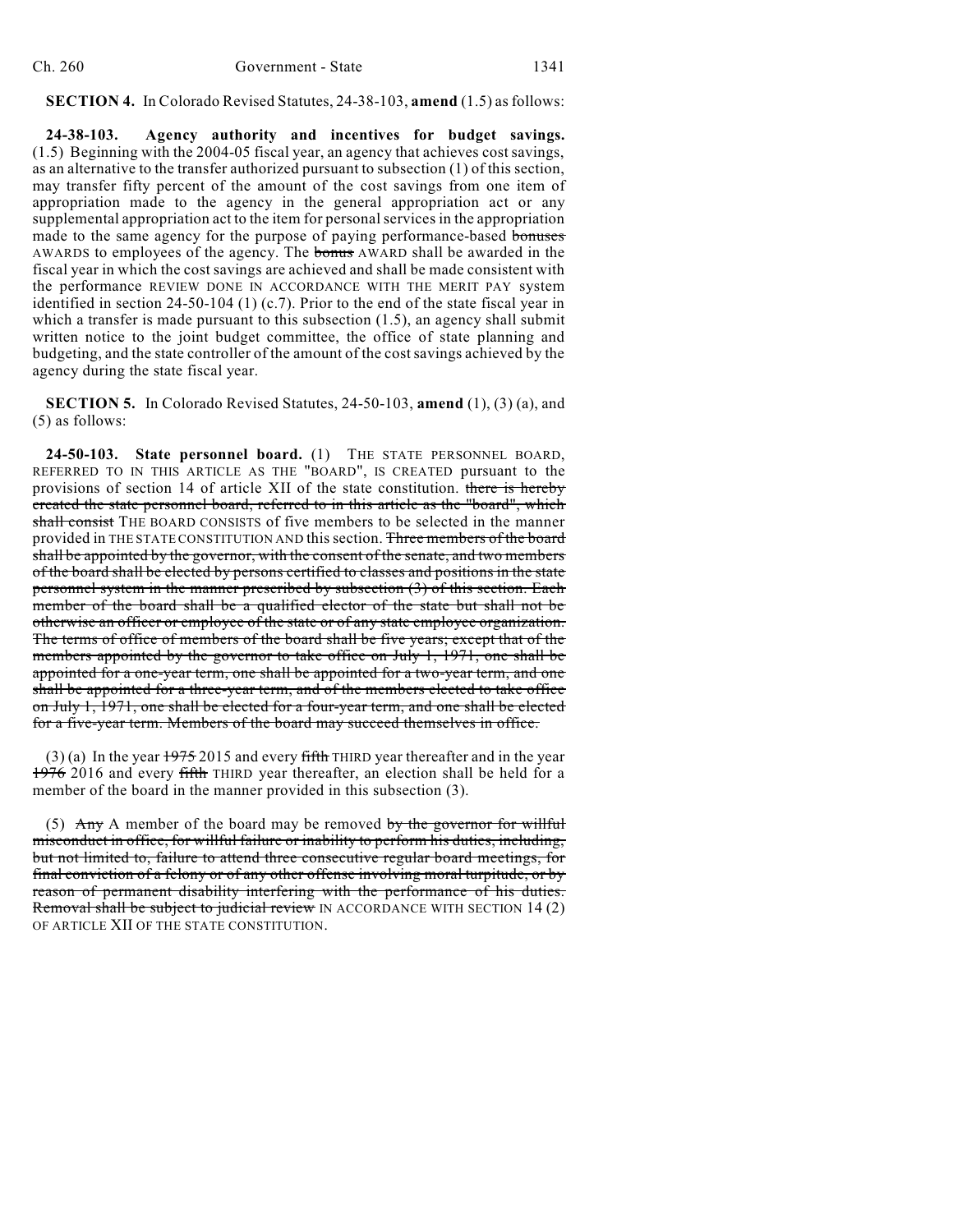**SECTION 6.** In Colorado Revised Statutes, 24-50-104, **amend** (1) (a) (I), (1) (a) (II), (1) (c) (I), (1) (c) (II) introductory portion, (1) (c) (II) (D), (1) (c) (II) (F), (1) (c) (IV), (1) (c.5) (V), (1) (c.7), (4) (a), (4) (b) (I), and (4) (c); **repeal** (1) (c) (II) (E) and (1) (c) (II) (G); and **add** (1) (c) (I.1), (1) (c) (I.2), (1) (c) (I.3), (1) (c) (I.5), (1) (c)  $(I.7)$ ,  $(I)$  (c)  $(I.9)$ , and  $(I)$  (j) as follows:

**24-50-104. Job evaluation and compensation - state employee reserve fund - created - definitions.** (1) **Total compensation philosophy.** (a) (I) It is the policy of the state to provide prevailing total compensation to officers and employees in the state personnel system to ensure the recruitment, motivation, and retention of a qualified and competent work force. For purposes of this section, "total compensation" includes, but is not limited to, salary, group benefit plans, retirement benefits, performance awards MERIT PAY, incentives, premium pay practices, and leave. For purposes of this section, "group benefit plans" means group benefit coverages as described in section 24-50-603 (9).

(II) The state personnel director shall establish technically and professionally sound survey methodologies to assess prevailing total compensation practices, levels, and costs. Except as provided in subparagraph (III) of this paragraph (a), for purposes of this paragraph (a), to determine and maintain salaries, state contributions for group benefit plans, and performance awards MERIT PAY that are comparable to public and private employment, the state personnel director shall annually review the results of appropriate surveys by public or private organizations, including surveys by the state personnel director. Any surveys provided on a confidential basis shall not be revealed except to the state auditor's office and the private firm conducting the audit required in paragraph (b) of subsection (4) of this section. The state personnel director shall adopt appropriate procedures to determine and maintain other elements of total compensation, including the payment of incentive awards to employees in the state personnel system. The state personnel director's review and determination of total compensation practices shall not be subject to appeal except as otherwise authorized by law or state personnel director procedures.

 $(c)$  (I) Based on a system of performance management and evaluation, The state personnel director shall adopt procedures for ESTABLISH A MERIT PAY SYSTEM IN ORDER TO PROVIDE periodic salary increases for employees in the state personnel system. based on performance THE PURPOSE OF THE MERIT PAY SYSTEM IS TO PROVIDE SALARY INCREASES FOR EMPLOYEES BASED ON PERFORMANCE EVALUATIONS AND SALARY PLACEMENT WITHIN THE APPROPRIATE SALARY RANGE. THE STATE PERSONNEL DIRECTOR SHALL DEVELOP THE MERIT PAY SYSTEM SO THAT A MERIT PAY INCREASE IS BASED ON THE RELATIONSHIP OF PERFORMANCE RATING DISTRIBUTION AND SALARY RANGE DISTRIBUTION. THE MERIT PAY SYSTEM MUST INCLUDE THE FOLLOWING CHARACTERISTICS:

(A) SALARY RANGE IS DIVIDED INTO QUARTILES, EXCEPT AS SET FORTH IN SUBPARAGRAPH (I.1) OF THIS PARAGRAPH (c);

(B) THE LOWEST QUARTILE OR DISTRIBUTION ZONE IN RELATION TO THE MIDPOINT HAS THE HIGHEST RATE OF MERIT PAY, AND THE RATE FOR EACH SUCCESSIVE QUARTILE OR DISTRIBUTION ZONE IS LESS THAN THE PRECEDING QUARTILE OR DISTRIBUTION ZONE, EXCEPT AS PROVIDED IN SUB-SUBPARAGRAPH (E) OF THIS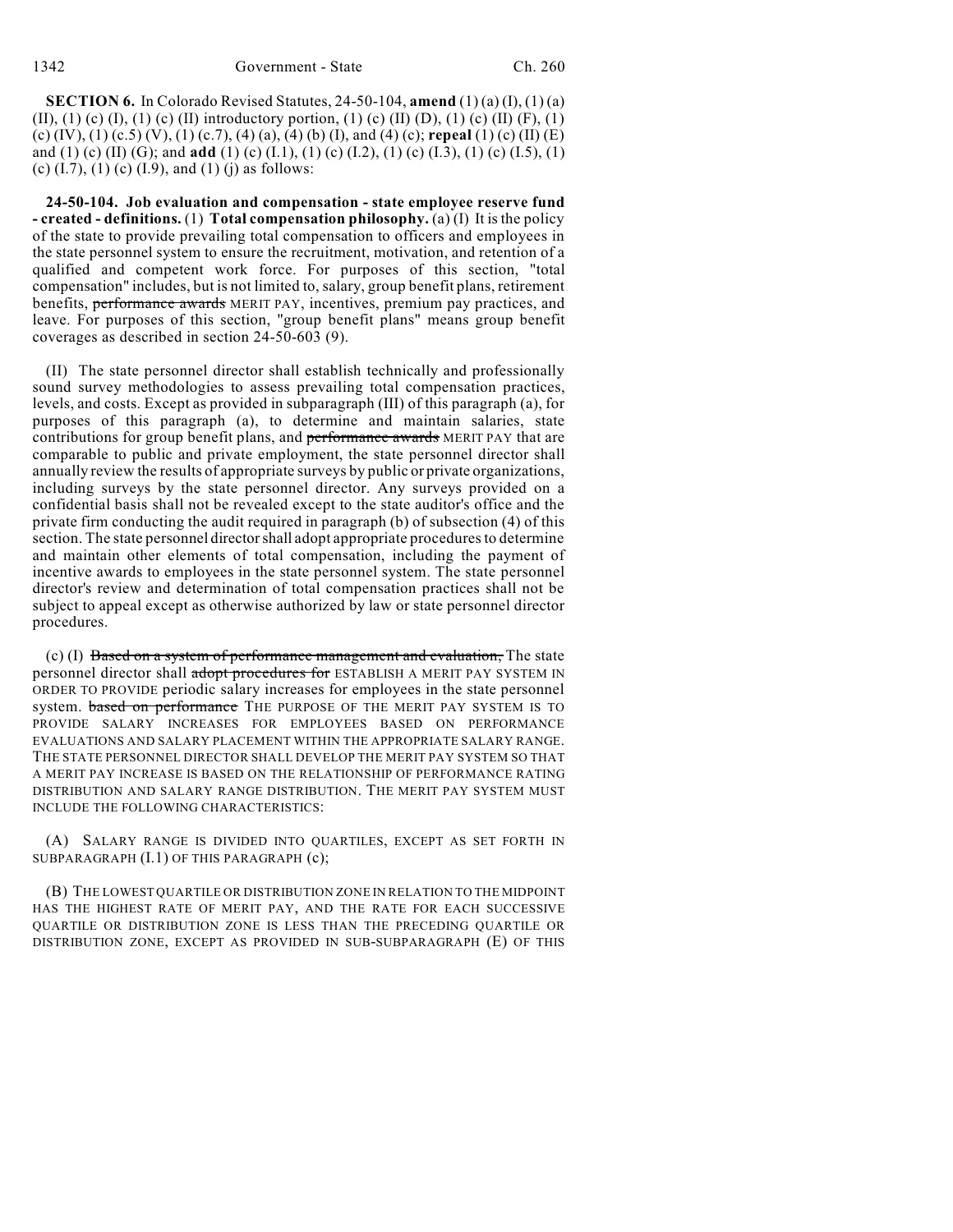SUBPARAGRAPH (I);

(C) PERFORMANCE EVALUATIONS ARE DIVIDED INTO THREE PERFORMANCE CATEGORIES, EXCEPT AS SET FORTH IN SUBPARAGRAPH (I.1) OF THIS PARAGRAPH (c);

(D) THE HIGHEST PERFORMANCE CATEGORY HAS THE HIGHEST RATE OF MERIT PAY, AND THE RATE FOR EACH LOWER PERFORMANCE CATEGORY IS LESS THAN THE PRECEDING CATEGORY, EXCEPT AS PROVIDED IN SUB-SUBPARAGRAPH (E) OF THIS SUBPARAGRAPH (I); AND

(E) EMPLOYEES WHO RECEIVE AN UNSATISFACTORY PERFORMANCE EVALUATION ARE NOT ELIGIBLE FOR MERIT PAY.

(I.1) ON OR AFTER SEPTEMBER 1, 2015, THE STATE PERSONNEL DIRECTOR SHALL REVIEW THE EFFECTIVENESS OF THE USE OF QUARTILES FOR SALARY RANGE AND THREE PERFORMANCE CATEGORIES IN THE MERIT PAY SYSTEM. BASED ON THE REVIEW, THE STATE PERSONNEL DIRECTOR MAY ADJUST THE NUMBER OF DISTRIBUTION ZONES OR PERFORMANCE CATEGORIES TO BE USED IN THE SYSTEM. THEREAFTER, THE STATE PERSONNEL DIRECTOR SHALLCONDUCT A BIENNIAL REVIEW OF THE DISTRIBUTION ZONES AND PERFORMANCE CATEGORIES AND MAY ADJUST THE NUMBER OF DISTRIBUTION ZONES OR PERFORMANCE CATEGORIES BASED ON THE REVIEW. THE MINIMUM NUMBER OF DISTRIBUTION ZONES THE STATE PERSONNEL DIRECTOR MAY ESTABLISH IS THREE, AND THE MAXIMUM NUMBER IS SIX.

(I.2) IF A STATE DEPARTMENT OR INSTITUTION OF HIGHER EDUCATION HAS A PERFORMANCE REVIEW SYSTEM THAT HAS A DIFFERENT NUMBER OF PERFORMANCE CATEGORIES THAN THE NUMBER USED BY THE STATE PERSONNEL DIRECTOR IN THE MERIT PAY SYSTEM, THE STATE PERSONNEL DIRECTOR SHALL ESTABLISH A METHOD FOR CONVERTING THE DEPARTMENTAL OR INSTITUTIONAL CATEGORIES INTO THE CATEGORIES USED IN THE MERIT PAY SYSTEM.

(I.3) BASED ON PROFESSIONALLY SOUND SURVEY METHODOLOGIES, THE STATE PERSONNEL DIRECTOR SHALL ESTABLISH ANNUALLY ONE OR MORE PRIORITY GROUPS OF EMPLOYEES THAT HAVE PRIORITY TO RECEIVE MERIT PAY BASED ON AVAILABLE MONEYS. THE PRIORITY GROUPS MUST BE BASED ON LENGTH OF SERVICE, RELATION TO THE SALARY RANGE MIDPOINT, PERFORMANCE,RECRUITMENT, RETENTION NEEDS, AND OTHER FACTORS ESTABLISHED BY THE DIRECTOR. THE AMOUNT OF MERIT PAY THAT AN EMPLOYEE IN THE STATE PERSONNEL SYSTEM MAY RECEIVE DEPENDS FIRST ON THE EMPLOYEE'S PRIORITY GROUP AND THEN ON THE AMOUNT OF MERIT PAY, IF ANY, ASSOCIATED WITH THE EMPLOYEE'S PERFORMANCE CATEGORY AND SALARY RANGE.

(I.5) (A) EXCEPT AS SET FORTH IN SUB-SUBPARAGRAPH (B) OF THIS SUBPARAGRAPH (I.5), THE MERIT PAY SYSTEM APPLIES UNIFORMLY ACROSS STATE DEPARTMENTS AND INSTITUTIONS OF HIGHER EDUCATION SUBJECT TO THE PROVISIONS OF SUBPARAGRAPH (I.9) OF THIS PARAGRAPH (c). FOR EACH STATE FISCAL YEAR THE STATE PERSONNEL DIRECTOR SHALL DETERMINE THE APPROPRIATE MERIT PAY RATES THAT APPLY TO ALL STATE DEPARTMENTS AND INSTITUTIONS AND THE PRIORITY GROUP OR GROUPS THAT RECEIVE MERIT PAY.

(B) NOTWITHSTANDING ANY PROVISION OF THIS SECTION TO THE CONTRARY, AN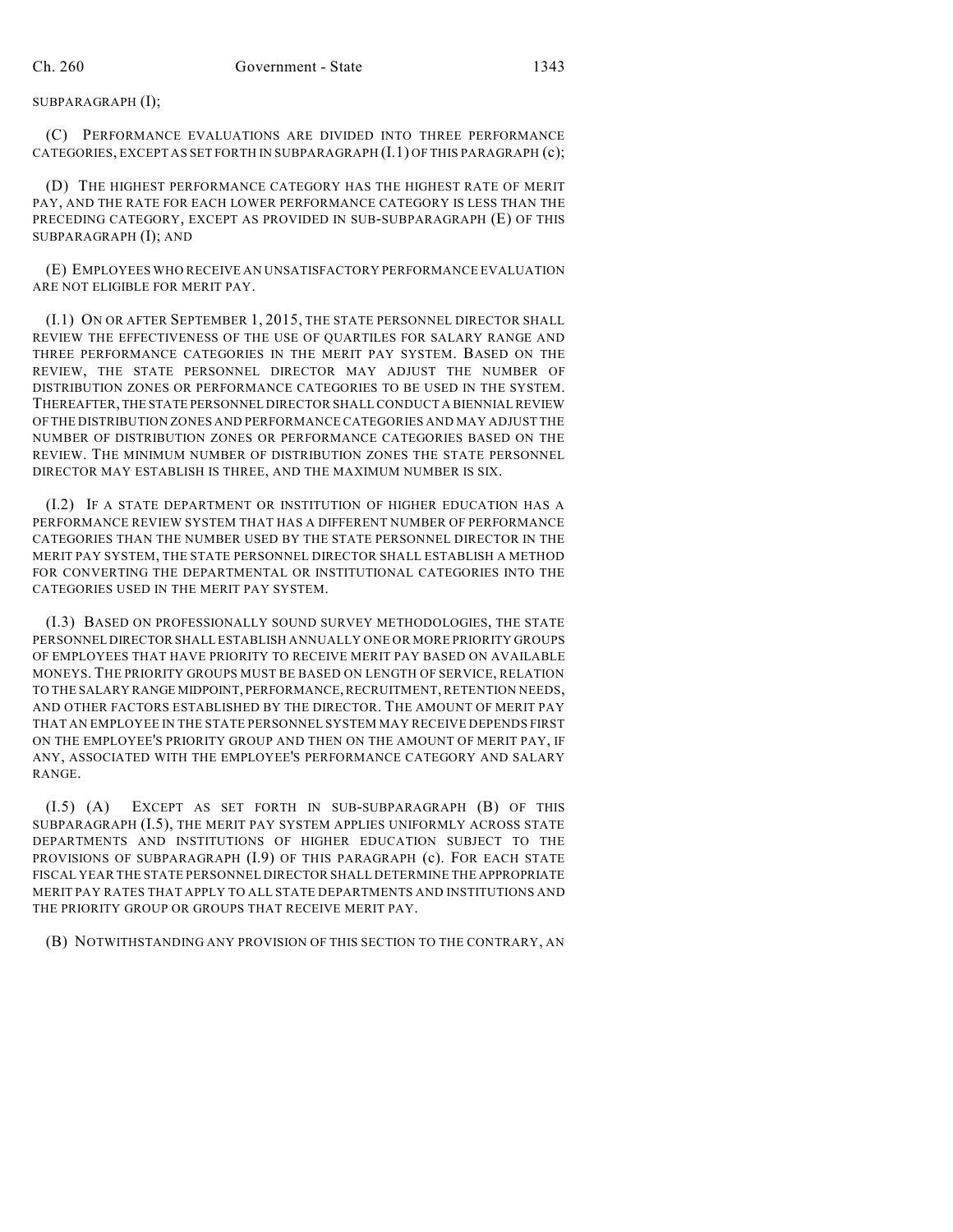INSTITUTION OF HIGHER EDUCATION MAY ENACT ITS OWN MERIT PAY SYSTEM, SO LONG AS THE SYSTEM IS CONSISTENT WITH THE PROVISIONS OF THIS SUBSECTION (1).

(I.7) AN EMPLOYEE WHO IS AT OR ABOVE THE MAXIMUM AMOUNT FOR HIS OR HER SALARY RANGE IS NOT ELIGIBLE FOR A MERIT PAY SALARY INCREASE, BUT IS ELIGIBLE FOR A MERIT PAY PAYMENT THAT IS NONBASE BUILDING.

(I.9) MERIT PAY IS SUBJECT TO AVAILABLE APPROPRIATIONS. EXCEPT AS SET FORTH IN SUBPARAGRAPH (II) OF PARAGRAPH (j) OF THIS SUBSECTION (1), THE GENERAL ASSEMBLY SHALL APPROPRIATE ANY MONEYS FOR MERIT PAY IN THE ANNUAL GENERAL APPROPRIATION ACT IN SUITABLE PERSONAL SERVICES LINE ITEMS OR OTHER LINE ITEMS THAT INCLUDE SALARY APPROPRIATIONS.

(II) IN ADDITION TO ANY OTHER REQUIREMENTS SET FORTH IN THIS PARAGRAPH (c), the department of personnel shall develop guidelines and coordinate a performance THE MERIT PAY system pursuant to the provisions of subparagraph (I) of this paragraph  $(c)$  SO that IT:

(D) Emphasizes planning, management, and evaluation of employee performance; AND

(E) Includes uniform and consistent guidelines for all state departments and institutions of higher education;

(F) Prohibits a forced distribution of performance ratings. and

(G) Authorizes individual and group performance awards.

(IV) The state personnel director may authorize state departments and institutions of higher education to establish a program for the particular state department or institution EACH STATE DEPARTMENT AND INSTITUTION OF HIGHER EDUCATION SHALL ENSURE THAT IT HAS A PERFORMANCE REVIEW SYSTEM THAT CAN BE USED to implement the performance A MERIT PAY system. prepared by the department of personnel in accordance with the provisions of this paragraph (c). The state personnel director shall encourage state departments and institutions of higher education to implement performance evaluations of employees that are as objective as possible and that, as soon as possible and wherever feasible, include an assessment from multiple sources of each employee's performance. Such sources shall include, where applicable, the employee's self-assessment; the employee's superiors, subordinates, AND peers; and any other applicable sources of an employee's performance. The state personnel director shall adopt procedures to establish a process to resolve employee disputes related to performance evaluations that do not result in corrective or disciplinary action against the employee. Each program established by a state department or institution of higher education pursuant to this subparagraph  $(IV)$  shall be subject to the director's approval. Except as provided in paragraph (d) of subsection (5) of this section, salaries may be increased or left unchanged subject to available appropriations for the performance system; except that no annual increase shall be guaranteed.

(c.5) (V) The state personnel director shall monitor compliance with the requirements of this paragraph (c.5) and paragraph (c) of this subsection (1) and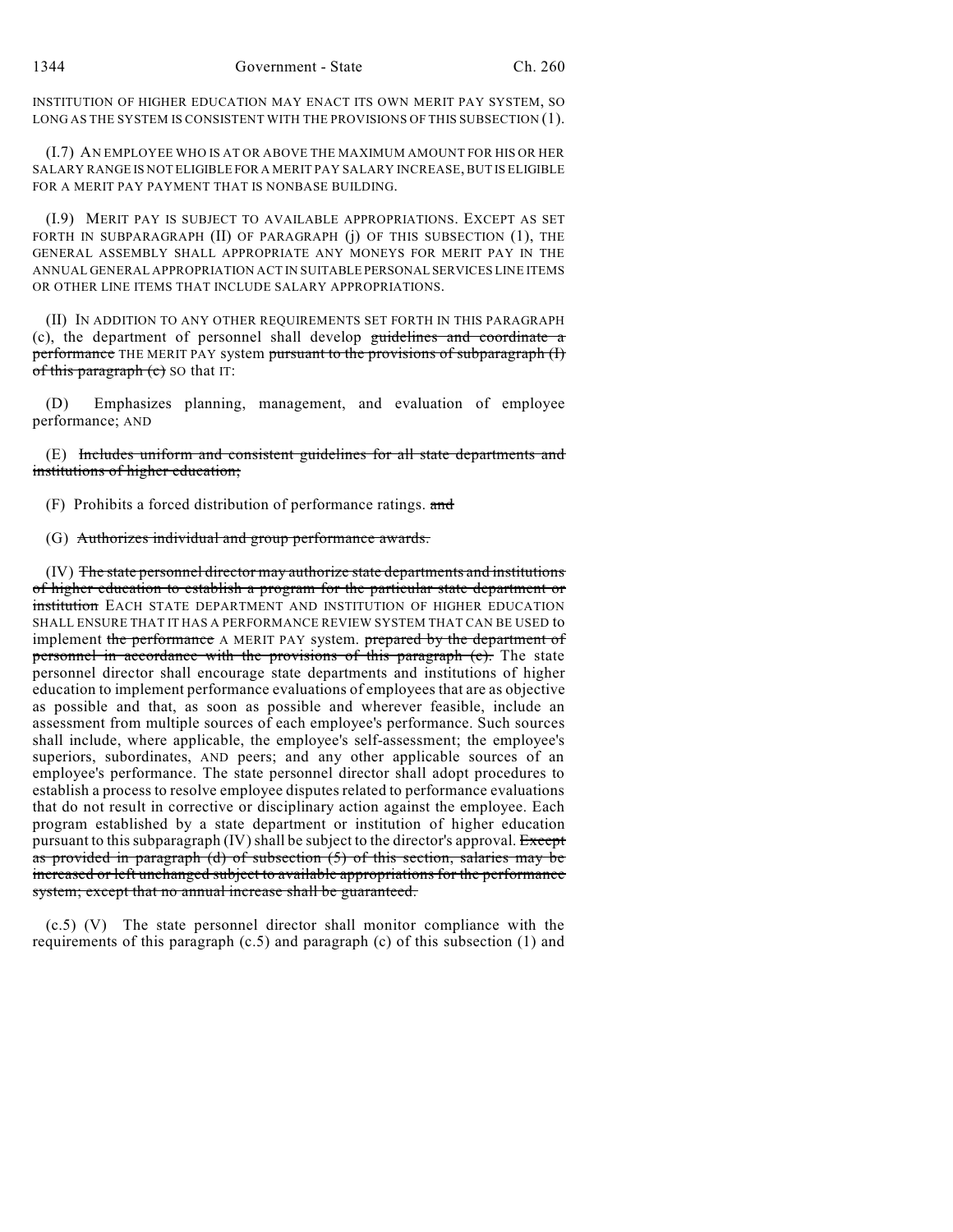shall annually report the director's findings pertaining to the prior fiscal year no later than January 1 of the following fiscal year to the joint budget committee of the general assembly. The reportshall include, by department or institution, the number of supervisors who were suspended or demoted, the percentage of all supervisors who complied with the requirements of this paragraph  $(c.5)$ , the total amount of dollars appropriated for performance awards, the total amount of such dollars that were awarded to employees for performance awards, and MERIT PAY, the total amount of those dollars awarded for each PRIORITY GROUP AND EACH SALARY RANGE AND performance category, ANY REVERSION AMOUNTS THAT WERE TRANSFERRED FOR THE PRIOR STATE FISCAL YEAR PURSUANT TO SUBPARAGRAPH (IV) OF PARAGRAPH (j) OF THIS SUBSECTION (1), THE LINE ITEM APPROPRIATION RELATED TO EACH REVERSION AMOUNT, AND THE BALANCE IN THE DEPARTMENT'S ACCOUNT WITHIN THE STATE EMPLOYEE RESERVE FUND AS OF THE DATE OF THE REPORT.

(c.7) In addition to the periodic salary increases authorized by paragraph (c) of this subsection (1), the performance REVIEW COMPONENT OF THE MERIT PAY system established pursuant to subparagraph  $(H)$  or  $(IV)$  of paragraph (c) of this subsection (1) shall be used for the purpose of determining eligibility for a performance-based bonus AWARD permitted pursuant to section  $24-38-103$  (1.5). The bonus AWARD shall be in addition to any other compensation authorized by law, and it shall not affect the compensation that the employee is entitled to receive in subsequent years.

(j) (I) AS USED IN THIS PARAGRAPH (j), UNLESS THE CONTEXT OTHERWISE REQUIRES:

(A) "DEPARTMENT" MEANS A PRINCIPAL DEPARTMENT OF THE EXECUTIVE BRANCH OF STATE GOVERNMENT SPECIFIED IN SECTION 24-1-110.

(B) "ELIGIBLE DEPARTMENT" MEANS A DEPARTMENT THAT RECEIVED AN APPROPRIATION FOR WHICH THERE IS A REVERSION AMOUNT.

(C) "FUND" MEANS THE STATE EMPLOYEE RESERVE FUND CREATED IN SUBPARAGRAPH (II) OF THIS PARAGRAPH (j).

(D) "PERSONAL SERVICES-RELATED LINE ITEM" MEANS A LINE ITEM ENTITLED "PERSONAL SERVICES", "GROUP HEALTH, LIFE, AND DENTAL INSURANCE", "SHORT-TERM DISABILITY INSURANCE", "AMORTIZATION EQUALIZATION DISBURSEMENTS", "SUPPLEMENTAL AMORTIZATION EQUALIZATION DISBURSEMENTS", "SALARY SURVEY", OR "SHIFT DIFFERENTIAL".

(E) "QUALIFYING CASH FUND" MEANS A CASH FUND FOR WHICH THERE IS EXPRESS AUTHORIZATION FOR A REVERSION PURSUANT TO THIS PARAGRAPH (j) FROM THE CASH FUND TO THE STATE EMPLOYEE RESERVE FUND.

(F) "REVERSION AMOUNT" MEANS THE FINAL, ADJUSTED AMOUNT OF STATE MONEYS APPROPRIATED FROM THE GENERAL FUND OR A QUALIFYING CASH FUND FOR A STATE FISCAL YEAR IN A PERSONAL SERVICES-RELATED LINE ITEM, A LINE ITEM ENTITLED "OPERATING EXPENSES", OR ANY SUCCESSOR LINE ITEM DESIGNATED BY THE JOINT BUDGET COMMITTEE FOR THE SAME PURPOSES IN THE ANNUAL GENERAL APPROPRIATION ACT TO A DEPARTMENT THAT IS UNEXPENDED AND UNENCUMBERED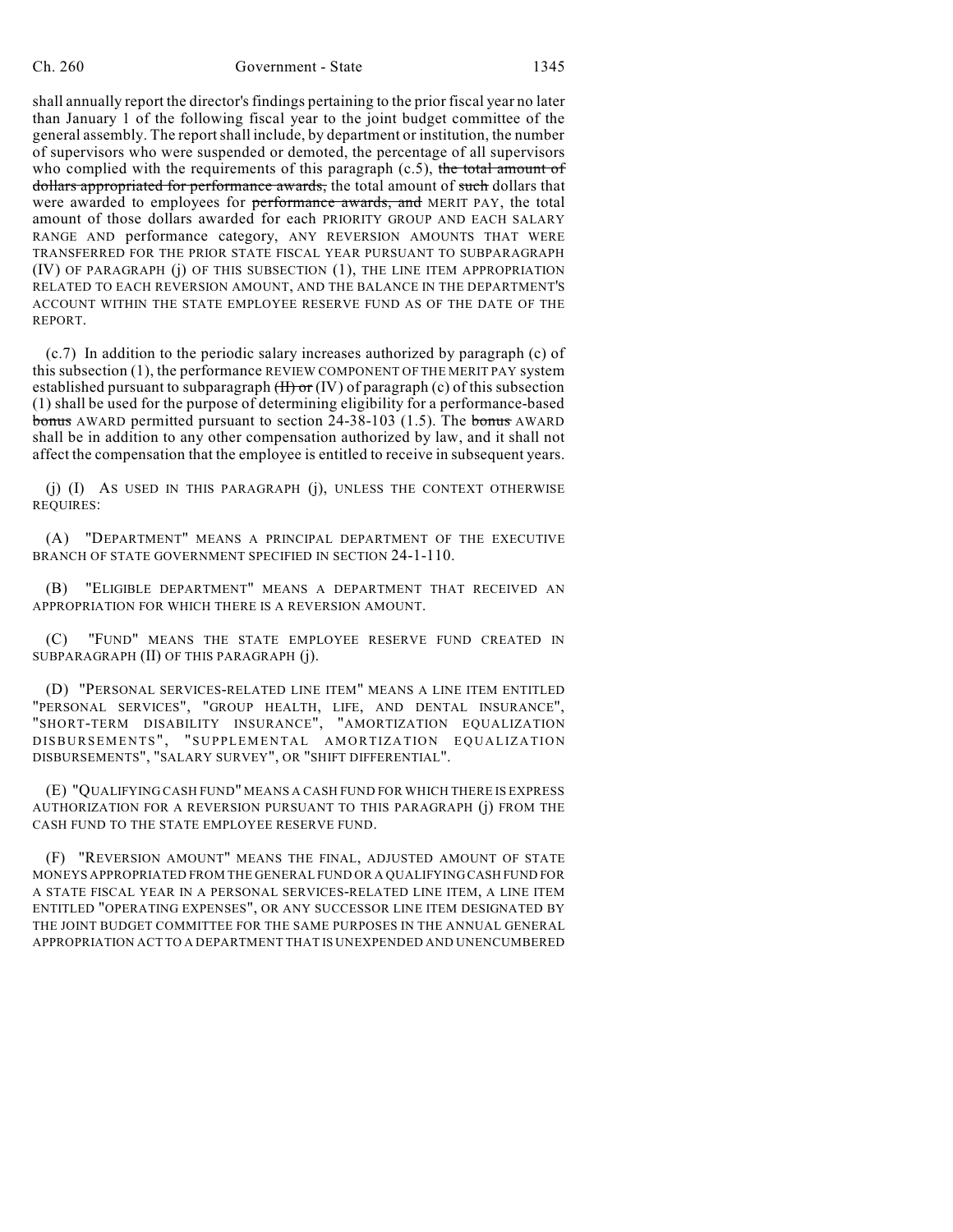AS OF THE DATE THE STATE CONTROLLER PUBLISHES THE COMPREHENSIVE ANNUAL FINANCIAL REPORT OF THE STATE FOR THE STATE FISCAL YEAR. THE JOINT BUDGET COMMITTEE SHALL NOTIFY THE STATE CONTROLLER AND STATE TREASURER OF A SUCCESSOR LINE ITEM FROM WHICH THERE MAY BE A REVERSION AMOUNT. THERE IS NO "REVERSION AMOUNT" RELATED TO ANY LINE ITEM THAT MONEYS ARE TRANSFERRED FROM OR TO PURSUANT TO SECTION 24-75-108.

(II) THE STATE EMPLOYEE RESERVE FUND IS HEREBY CREATED IN THE STATE TREASURY. WITHIN THE FUND THERE IS AN ACCOUNT DEDICATED TO EACH DEPARTMENT. A DEPARTMENT'S ACCOUNT CONSISTS OF MONEYS TRANSFERRED PURSUANT TO SUBPARAGRAPH (IV) OF THIS PARAGRAPH (j) AND ANY TRANSFERS DIRECTED BY THE GOVERNOR PURSUANT TO SUBPARAGRAPH (VI) OF THIS PARAGRAPH (j). MONEYS WITHIN A DEPARTMENT'S ACCOUNT ARE CONTINUOUSLY APPROPRIATED TO SUCH DEPARTMENT FOR THE PURPOSE OF PROVIDING MERIT PAY TO CERTIFIED EMPLOYEES AS PROVIDED IN THIS SUBSECTION (1). A DEPARTMENT MAY NOT EXPEND ANY MONEYS FROM ITS ACCOUNT WITHOUT THE APPROVAL OF THE DIRECTOR OF THE OFFICE OF STATE PLANNING AND BUDGETING.

(III) ANY MONEYS IN THE FUND NOT EXPENDED AS PROVIDED IN SUBPARAGRAPH (II) OF THIS PARAGRAPH (j) MAY BE INVESTED BY THE STATE TREASURER AS PROVIDED BY LAW. ALL INTEREST AND INCOME DERIVED FROM THE INVESTMENT AND DEPOSIT OF MONEYS IN A DEPARTMENT'S ACCOUNT SHALL BE CREDITED TO THE SAME ACCOUNT. ANY UNEXPENDED AND UNENCUMBERED MONEYS REMAINING IN THE FUND AT THE END OF A FISCAL YEAR SHALL REMAIN IN THE FUND AND SHALL NOT BE CREDITED OR TRANSFERRED TO THE GENERAL FUND OR ANOTHER FUND.

(IV) ON THE DATE THE STATE CONTROLLER PUBLISHES THE COMPREHENSIVE ANNUAL FINANCIAL REPORT OF THE STATE, THE STATE CONTROLLER AND STATE TREASURER SHALL TRANSFER AN AMOUNT OF MONEYS EQUAL TO A REVERSION AMOUNT FROM THE GENERAL FUND OR A QUALIFYING CASH FUND TO THE STATE EMPLOYEE RESERVE FUND TO BE ALLOCATED TO THE ELIGIBLE DEPARTMENT'S ACCOUNT.

(V) NOTWITHSTANDING ANY PROVISION OF THIS SECTION TO THE CONTRARY, THE STATE TREASURER SHALL NOT TRANSFER ANY MONEYS FROM A QUALIFYING FUND IF:

(A) THE REVERSION IS REQUIRED PURSUANT TO SECTION 24-37.5-112 (2); OR

(B) THERE ARE INSUFFICIENT MONEYS IN THE FUND FOR THE FULL TRANSFER. IN SUCH CASE, THE STATE TREASURER SHALL TRANSFER AS MUCH AS IS AVAILABLE.

(VI) IN ORDER TO PROVIDE MONEYS TO A DEPARTMENT THAT IS UNABLE TO GENERATE SUBSTANTIAL REVERSION AMOUNTS BECAUSE OF THE MANNER IN WHICH MONEYS ARE APPROPRIATED TO THE DEPARTMENT OR OTHER FACTORS, THE GOVERNOR MAY DIRECT THE STATE TREASURER TO REALLOCATE MONEYS AMONG DEPARTMENT ACCOUNTS IN THE FUND. THE TOTAL AMOUNT REALLOCATED PURSUANT TO THIS SUBPARAGRAPH (VI) DURING A STATE FISCAL YEAR SHALL NOT EXCEED TWO MILLION DOLLARS. NO OTHER REALLOCATION OF MONEYS AMONG ACCOUNTS IS PERMITTED.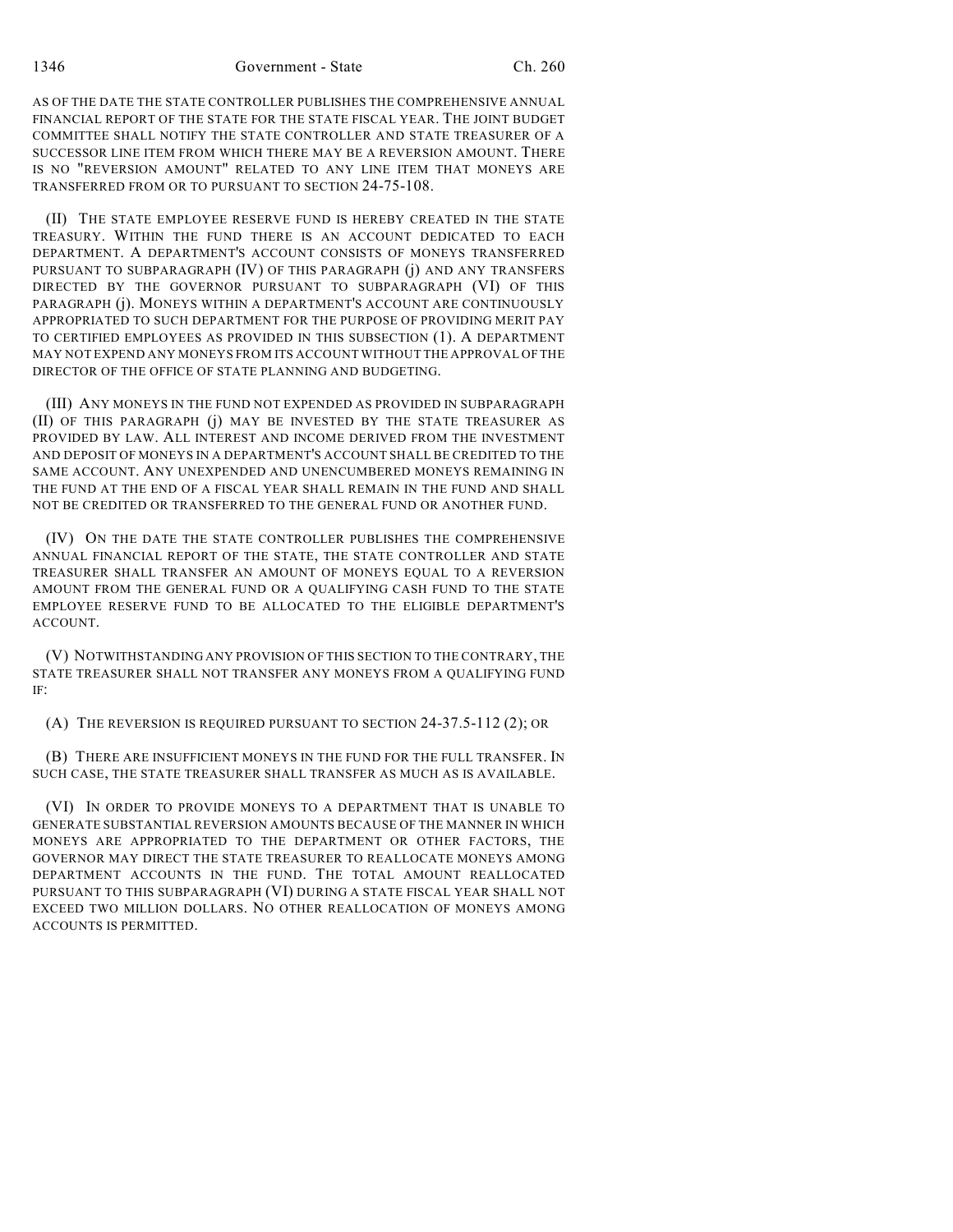(4) **Annual compensation process.** (a) The purpose of the annual compensation process is to determine any necessary adjustments to state employee salaries, state contributions for group benefit plans, and performance awards MERIT PAY. The annual compensation survey, based on an analysis of surveys by public or private organizations, including surveys by the state personnel director, shall include a fair sample of public and private sector employers and jobs, including areas outside the Denver metropolitan area. In order to establish confidence in the selection of surveys, the state personnel director shall meet and confer in good faith with management and state employee representatives.

(b) (I) The state personnel director shall prepare an annual compensation report based on the analysis of surveys conducted pursuant to paragraph (a) of this subsection (4). The purpose of the annual compensation report shall be to reflect all adjustments necessary to maintain the salary structure, state contributions for group benefit plans, and performance awards MERIT PAY for the upcoming fiscal year. FOR THE MERIT PAY COMPONENT, THE STATE PERSONNEL DIRECTOR SHALL INCLUDE A DESCRIPTION OF THE AMOUNT NECESSARY FOR MERIT PAY FOR ALL ELIGIBLE STATE EMPLOYEES, AS WELL AS THE AMOUNT NECESSARY FOR EACH PRIORITY GROUP OF STATE EMPLOYEES. THE STATE PERSONNEL DIRECTOR SHALL ALSO INCLUDE A DETAILED ANALYSIS OF SALARY RANGES FOR ALL EMPLOYEES IN THE STATE PERSONNEL SYSTEM AND HOW EMPLOYEES' SALARIES ARE DISTRIBUTED WITHIN THESE RANGES. EACH DEPARTMENT MAY PROVIDE THE STATE PERSONNEL DIRECTOR WITH A RECOMMENDATION REGARDING THE AMOUNT OF MONEYS THAT SHOULD BE APPROPRIATED TO THE DEPARTMENT FOR MERIT PAY FOR THE UPCOMING FISCAL YEAR. THE STATE PERSONNEL DIRECTOR SHALL ESTABLISH DEADLINES FOR THE RECOMMENDATIONS AND SHALL INCLUDE A SUMMARY OF ALL THE RECOMMENDATIONS HE OR SHE RECEIVES IN THE ANNUAL COMPENSATION REPORT. The state auditor is responsible for contracting with a private firm to conduct a performance audit of the procedures and application of data, including any survey conducted by the state personnel director. Beginning January 1, 2003, such audits shall be conducted every two years, and Beginning January 1, 2005, the audits shall be conducted every four years. A report shall be submitted to the governor and the general assembly by the June 30 immediately following the completion of the audit.

(c) By August 1, 2003, and by August 1 of each year thereafter, the state personnel director shall submit the annual compensation report and recommendations and estimated costs for state employee compensation for the next fiscal year, covering salaries, state contributions for group benefit plans, and performance awards MERIT PAY, to the governor and the joint budget committee of the general assembly. The recommendations shall reflect a consideration of the results of the annual compensation survey, fiscal constraints, the ability to recruit and retain state employees, appropriate adjustments with respect to state employee compensation, and those costs resulting from implementation of section 24-50-110 (1) (a). The recommendations for state contributions for group benefit plans shall specify the annual group benefit plan year established pursuant to section 24-50-604 (1) (m). The annual compensation report shall include the results of the surveys of public or private employers and jobs for prevailing total compensation and the reasons for any deviation from prevailing total compensation in the recommendations submitted to the governor and the joint budget committee. The state personnel director shall also publish such report. THIS PARAGRAPH (c) IS EXEMPT FROM THE PROVISIONS OF SECTION 24-1-136 (11), AND THE PERIODIC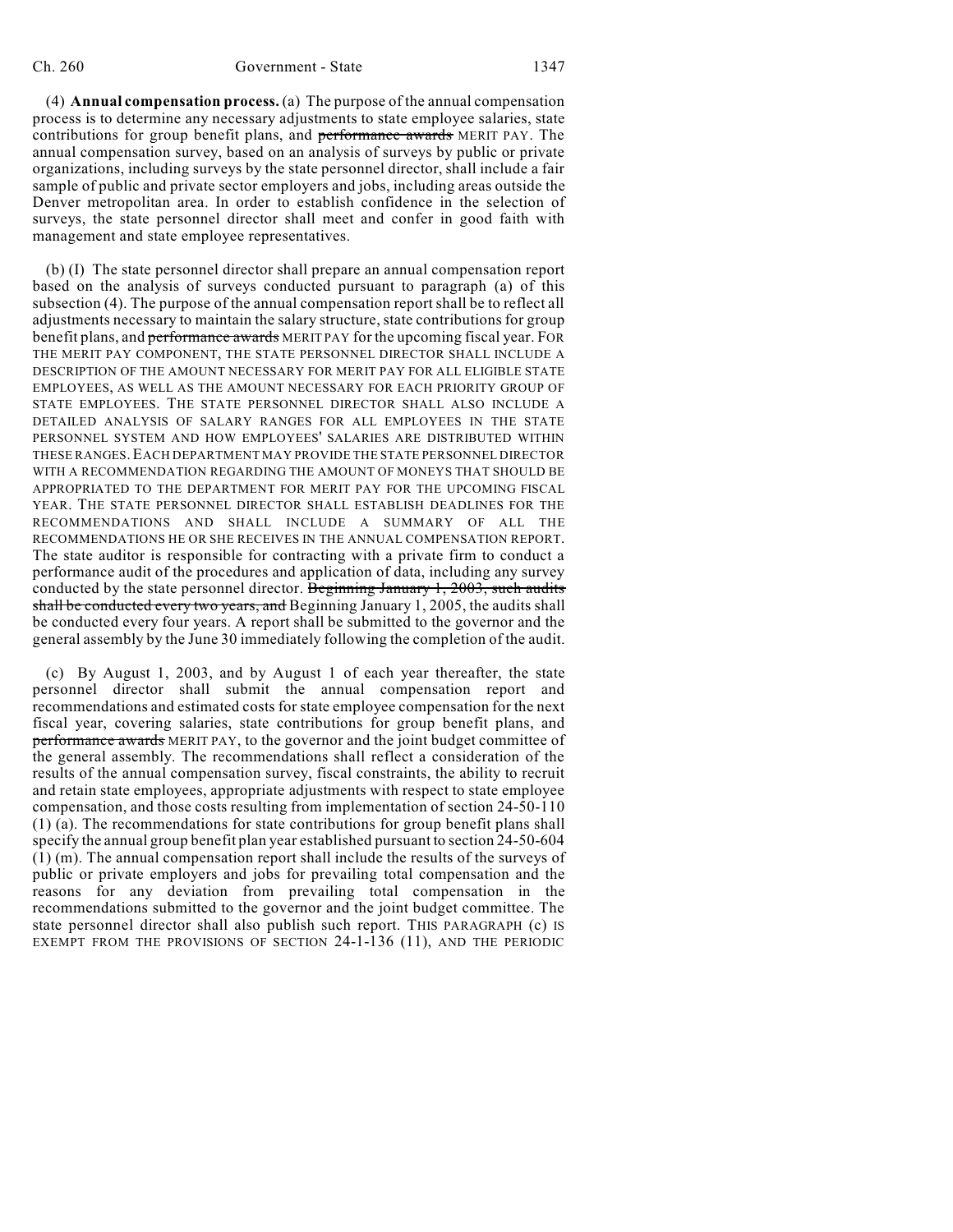REPORTING REQUIREMENTS OF THIS SECTION ARE EFFECTIVE UNTIL CHANGED BY THE GENERAL ASSEMBLY ACTING BY BILL.

**SECTION 7.** In Colorado Revised Statutes, 24-50-109.5, **amend** (2) as follows:

**24-50-109.5. Fiscal emergencies - emergency orders.** (2) With the advice and assistance of the state personnel director, the governor shall take such actions as necessary to be utilized by each principal department and each institution of higher education to reduce state personnel expenditures in the event of a fiscal emergency. Such actions shall include, but need not be limited to, separations, voluntary furloughs, mandatory furloughs, suspension of increases in salary and state contributions for group benefit plans, suspension of performance awards MERIT PAY, job-sharing, hiring freezes, forced reallocation of vacant positions, or a combination thereof. Any suspension of salary increases OR increases in state contributions for group benefit plans or performance awards shall apply statewide to all employees in the state personnel system. If mandatory furloughs are utilized in any principal department or institution of higher education, such furloughs shall be implemented by each appointing authority so that all employees under such authority, regardless of status, position, or level of employment, are furloughed for the same length of time, consistent with section 24-2-103 (2). Employees of the following agencies and employees with duties as described shall not be subject to mandatory furlough: The Colorado state patrol, correctional officers, police officers, employees of the department of human services providing hands-on care, and employees providing hands-on nursing care.

**SECTION 8.** In Colorado Revised Statutes, 24-50-110, **amend** (1) (b) as follows:

**24-50-110. Budget control - personal services.** (1) In order to provide controls and proper identification of personal services costs necessary to carry out the policy of the state regarding compensation ofstate employees, the following administrative and fiscal procedures shall apply:

(b) In their annual budget requests, the heads of all principal departments of state governmentshallset forth separately the projected costs of personalservices arising from anticipated classification reviews, promotions, and other increases in compensation or bonuses for employees in their departments. THE COSTS OF PERSONAL SERVICES SHALL INCLUDE ANY MERIT PAY.

**SECTION 9.** In Colorado Revised Statutes, 24-50-112.5, **amend** (1),(2) (b),(3), (4) (a), (4) (b), and (4) (c); and **add** (4) (e) as follows:

**24-50-112.5. Selection system.** (1) (a) The state personnel director shall establish procedures and directives necessary to implement a merit-based statewide selection system to be used uniformly by all principal departments. Such procedures and directives shall include, but are not limited to, procedures for acceptance of applications, job qualification standards for candidates, extension of eligible lists, CONSISTENT EVALUATION AND EXAMINATION PROCEDURES FOR EQUIVALENT JOB CLASSIFICATIONS, and examination development and administration standards FOR THE COMPARATIVE ANALYSIS PROCESS.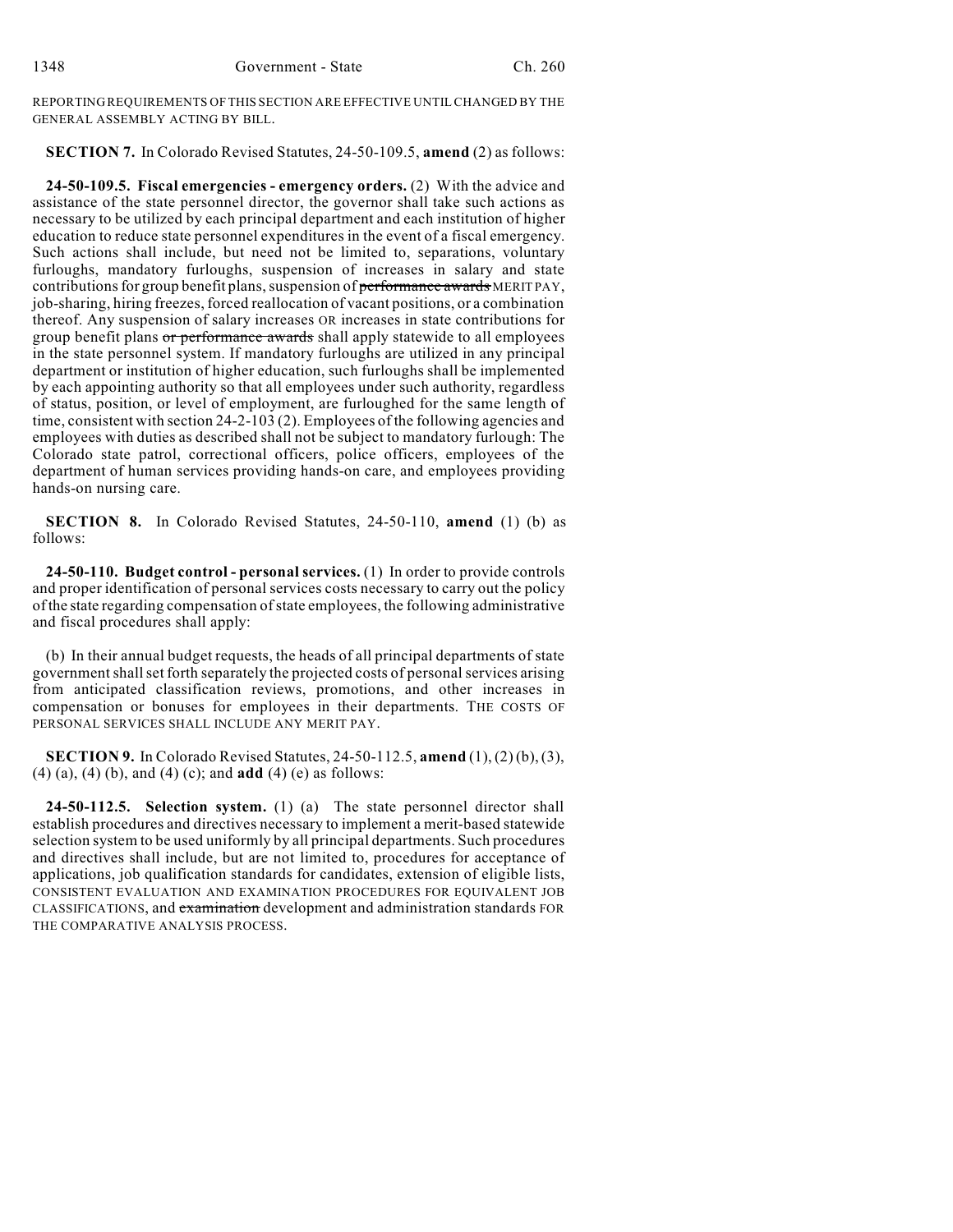(b) Appointments and promotions to positions shall be based on job-related knowledge,skills, abilities, competencies, behaviors, and quality of performance as demonstrated by A fair and open competitive examinations COMPARATIVE ANALYSIS OF CANDIDATES BASED ON OBJECTIVE CRITERIA. Selections shall be made without regard to race, color, creed, religion, national origin, ancestry, age, sexual orientation, marital status, or political affiliation and without regard to sex or disability except as otherwise provided by law.

(2) **Employment lists.** (b) Candidates receiving a final passing score at the completion of the examination process shall be placed on an eligible list and ranked BASED ON THE COMPARATIVE ANALYSIS. Qualified candidatesshall receive veterans' preference as prescribed by section 15 of article XII of the state constitution. The person to be appointed to any position under the state personnel system shall be one of the three SIX persons ranking highest on the eligible list or such lesser number as qualify. The duration of an eligible list shall be six months but may be extended by the state personnel director.

(3) **Comparative analysis of candidates.** (a) Examinations EACH APPOINTING AUTHORITY shall be based on DEVELOP THE COMPARATIVE ANALYSIS OF CANDIDATES BASED ON OBJECTIVE CRITERIA TO BE USED BY THE APPOINTING AUTHORITY. A COMPARATIVE ANALYSIS MUST BE A PROFESSIONALLY ACCEPTED STANDARD THAT COMPARES specific job-related knowledge, skills, abilities, behaviors, and other competencies. Examinations shall be conducted as needed. A COMPARATIVE ANALYSIS MAY INCLUDE, BUT IS NOT LIMITED TO, A WRITTEN EXAMINATION, ORAL BOARD, OR SEARCH COMMITTEE. Only qualified applicants shall be included in the examination A COMPARATIVE ANALYSIS process. Applicants shall not be rejected solely because they do not have the education required, except where education is a prerequisite for a profession or is required by law. Where education is not a prerequisite or is not required by law, an applicant's experience shall be considered.

(b) Promotional examinations COMPARATIVE ANALYSIS shall be limited to qualified employees, including persons on reemployment lists. Performance evaluations may be utilized as part of a promotional examination COMPARATIVE ANALYSIS plan.

(4) **Appeals.** (a) Any person directly affected by the selection and examination COMPARATIVE ANALYSIS process action may file a written appeal with the state personnel director. The appeal must be filed within ten days after the administration of the examination COMPARATIVE ANALYSIS. The director or a designee of the director shall review the appeal in summary fashion on the basis of written material submitted in connection with such appeal, which may be supplemented by oral argument at the discretion of the director or designee.

(b) The state personnel director may convene an advisory panel of qualified human resource selection professionals, with one memberselected by the aggrieved person, to assist the director in making a decision. Except as otherwise provided in paragraph (d) of this subsection (4), the directorshall issue a written decision within ninety days after receipt of a timely appeal. The selection and examination COMPARATIVE ANALYSIS process action may be overturned only if the director finds the action to have been arbitrary, capricious, or contrary to rule or law. If the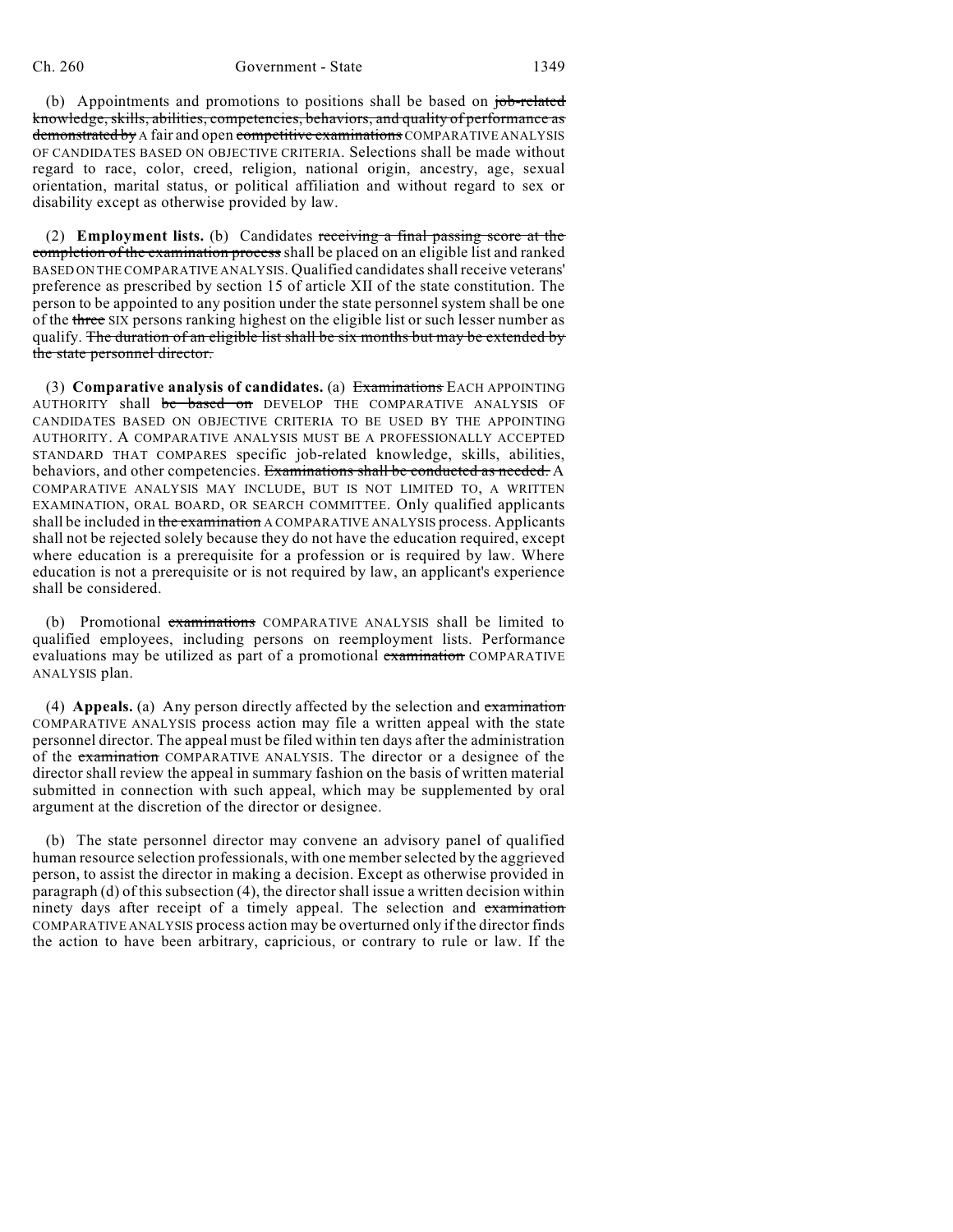director fails to issue a decision within said ninety-day period, the original examination COMPARATIVE ANALYSIS and outcome shall be final. A written decision on any appeal filed pursuant to this subsection (4) or the outcome of an appeal resulting from the failure to issue such a decision shall be subject to judicial review pursuant to section 24-4-106, UNLESS THE MATTER IS APPEALED TO THE STATE PERSONNEL BOARD PURSUANT TO PARAGRAPH (e) OF THIS SUBSECTION (4).

(c) The state personnel director shall establish a process for timely resolving appeals within the ninety-day period and criteria for advisory panel selection and service. The process for resolving appeals shall specify that if an employee who has filed an appeal with the state personnel director also files an appeal with the state personnel board pursuant to section 24-50-123 or the Colorado civil rights division pursuant to section 24-50-125.3, only if the appeal filed with the board or the civil rights division arises out of the same incident as the appeal filed with the director, and if the appeal is filed before the expiration of the ninety-day period and before the director has issued a written decision, the ninety-day period shall be tolled until there is a final agency action by the board. The board shall establish rules for certification of a person to a position when an appeal is pending relative to the selection and examination COMPARATIVE ANALYSIS process for that position.

(e) AFTER THE STATE PERSONNEL DIRECTOR'S FINAL DECISION PURSUANT TO THIS SUBSECTION (4), ANY PERSON DIRECTLY AFFECTED BY THE COMPARATIVE ANALYSIS PROCESS MAY FILE A WRITTEN APPEAL WITH THE STATE PERSONNEL BOARD. THE PETITION MUST BE FILED WITHIN TEN DAYS AFTER THE STATE PERSONNEL DIRECTOR'S FINAL DECISION HAS BEEN RECEIVED BY THE AFFECTED PERSON. THE BOARD MAY GRANT THE PETITION ONLY WHEN IT APPEARS THAT THE DECISION OF THE APPOINTING AUTHORITY VIOLATES THE COMPARATIVE ANALYSIS STANDARDS SET FORTH IN THIS SECTION, IN ANY OTHER PROVISION OF LAW, OR IN ANY RULES OR PROCEDURES RELATING TO THE COMPARATIVE ANALYSIS PROCESS. THE BOARD SHALL REVIEW AND SUMMARILY GRANT OR DENY A PETITION WITHIN ONE HUNDRED TWENTY DAYS OF RECEIPT OF THE PETITION. ANY PETITION GRANTED SHALL BE DETERMINED IN ACCORDANCE WITH SECTION 24-50-125.4.

**SECTION 10.** In Colorado Revised Statutes, 24-50-114, **amend** (1) and (2) as follows:

**24-50-114. Temporary appointments - term - tenure.** (1) Pending the availability of an eligible list determined by the state personnel director to be appropriate for a class, the appointing authority, with the prior approval of the state personnel director, may fill a vacancy for a permanent position by temporary appointment of a qualified, certified employee in accordance with the promotional policy established by the board. In the absence of such an eligible employee, temporary appointments of qualified persons may be made from without the state personnel system. Such temporary appointments A TEMPORARY APPOINTMENT shall not exceed six NINE months in length, except for personal services contracts as permitted by part 5 of this article. AN APPOINTING AUTHORITY MUST WAIT AT LEAST FOUR MONTHS BETWEEN TEMPORARY APPOINTMENTS FOR THE SAME POSITION THAT ARE MADE PURSUANT TO THIS SUBSECTION (1). If the vacancy is for a permanent position, an eligible list shall be established within the  $s$ ix-month NINE-MONTH period following the TEMPORARY appointment.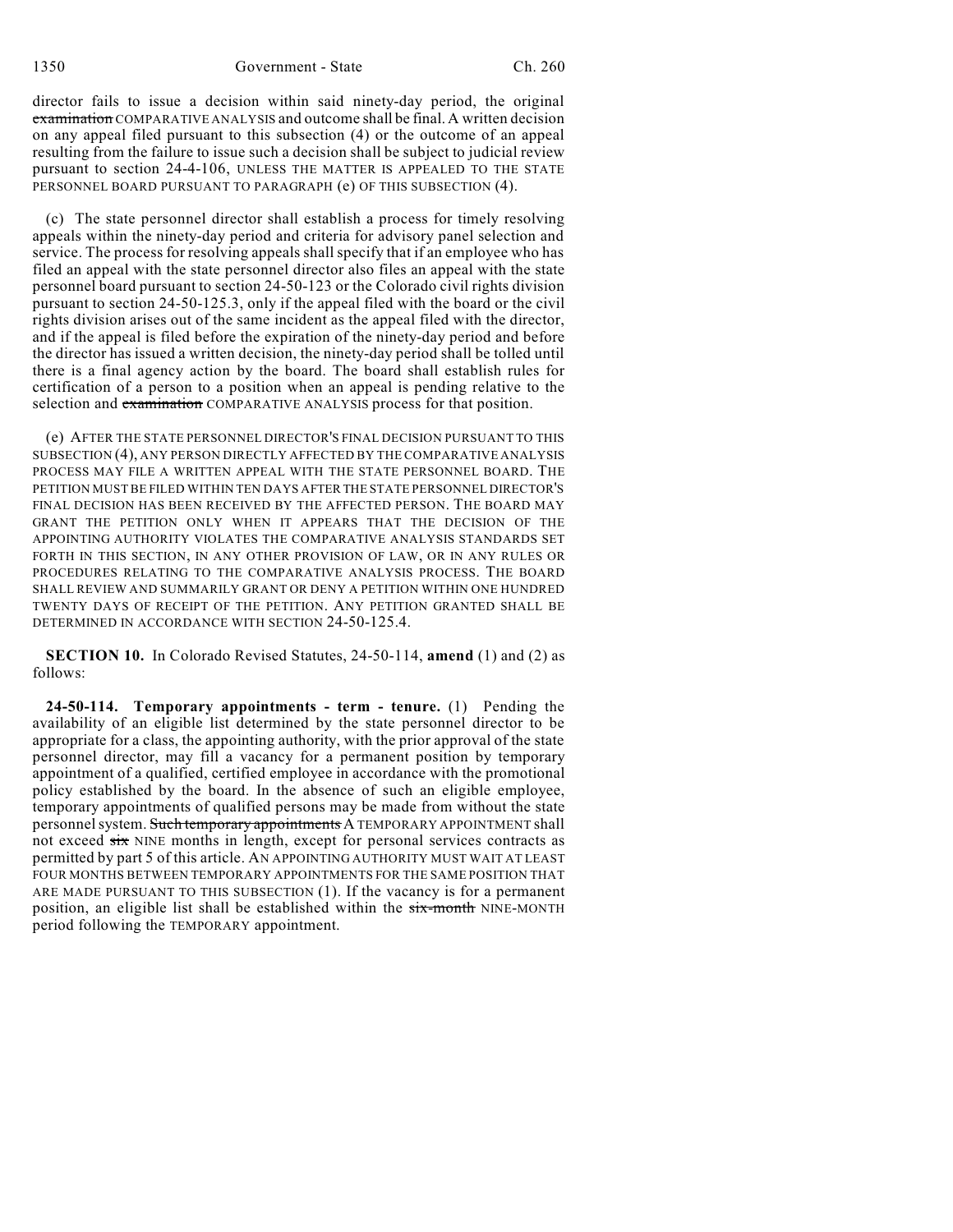(2) The state personnel director may, by rule, authorize principal department heads and presidents of colleges and universities to employ persons from outside the state personnel system on a temporary basis while an eligible list is being provided or in emergency or seasonable situations nonpermanent in nature, but in each case the period of employment shall not exceed  $s\dot{x}$  NINE months, except for personal services contracts as permitted by part 5 of this article.

**SECTION 11.** In Colorado Revised Statutes, **amend** 24-50-124 as follows:

**24-50-124. Reduction of employees - definition.** (1) (a) When certified employees WHO, AS OF JANUARY 1, 2013, ARE WITHIN FIVE YEARS FROM BEING ELIGIBLE FOR FULL RETIREMENT PURSUANT TO SECTION 24-51-602 (1) (a) are separated from state service, due to lack of work, lack of funds, or reorganization, they shall be separated or demoted according to procedures established by rule. Such procedure PROCEDURES shall require that consideration be given to performance evaluations of the employees and seniority within the total state service. Such employees shall have retention rights throughout the principal department in which they are employed unless the head of the department requests, and the board approves, in advance, limitation of retention rights to major divisions, institutions, or colleges within the principal department.

(b) THE STATE PERSONNEL DIRECTOR SHALL ESTABLISH PROCEDURES, BY RULE, FOR THE SEPARATION OR DEMOTION OF ANY CERTIFIED EMPLOYEES NOT COVERED BY PARAGRAPH (a) OF THIS SUBSECTION (1) FROM STATE SERVICE DUE TO LACK OF WORK, LACK OF FUNDS, OR REORGANIZATION. SUCH PROCEDURES SHALL REQUIRE THAT CONSIDERATION BE GIVEN TO PERFORMANCE EVALUATIONS OF AN EMPLOYEE AND SENIORITY WITHIN THE TOTAL STATE SERVICE.

(c) THE APPOINTING AUTHORITIES FROM ALL DEPARTMENTS SHALL CONSIDER PLACING A CERTIFIED EMPLOYEE WHO HAS BEEN IDENTIFIED PURSUANT TO THE PROCEDURES ESTABLISHED PURSUANT TO PARAGRAPH (b) OF THIS SUBSECTION (1) AS A PERSON TO BE SEPARATED FROM STATE SERVICE INTO A FUNDED, VACANT POSITION FOR WHICH THE EMPLOYEE IS QUALIFIED.THE STATE PERSONNEL DIRECTOR SHALL ESTABLISH BY RULE PROCEDURES FOR SUCH PLACEMENTS.

(d) (I) THE STATE PERSONNEL DIRECTOR SHALL ESTABLISH BY RULE A LAYOFF PLAN THAT MAY BE USED BY A DEPARTMENT TO PROVIDE POSTEMPLOYMENT COMPENSATION OR OTHER BENEFITS FOR CERTIFIED EMPLOYEES SEPARATED FROM STATE SERVICE. THE PLAN MAY INCLUDE, BUT IS NOT LIMITED TO, A HIRING PREFERENCE, PAYMENT TOWARDS THE CONTINUATION OF HEALTH BENEFITS FOR A SPECIFIED TIME AFTER SEPARATION, TUITION OR EDUCATIONAL TRAININGVOUCHERS, SEVERANCE PAY, OR PLACEMENT ON A DEPARTMENTAL REEMPLOYMENT LIST.

(II) THE POSTEMPLOYMENT COMPENSATION OR OTHER BENEFITS MAY BE OFFERED THROUGH A SEPARATION AGREEMENT.

(III) IN NO CASE SHALL THE TOTAL VALUE OF THE POSTEMPLOYMENT COMPENSATION AND OTHER BENEFITS AUTHORIZED PURSUANT TO THIS PARAGRAPH (d) EXCEED AN AMOUNT EQUAL TO ONE WEEK OF AN EMPLOYEE'S SALARY FOR EVERY YEAR OF HIS OR HER SERVICE, UP TO A MAXIMUM OF EIGHTEEN WEEKS OF THE EMPLOYEE'S SALARY.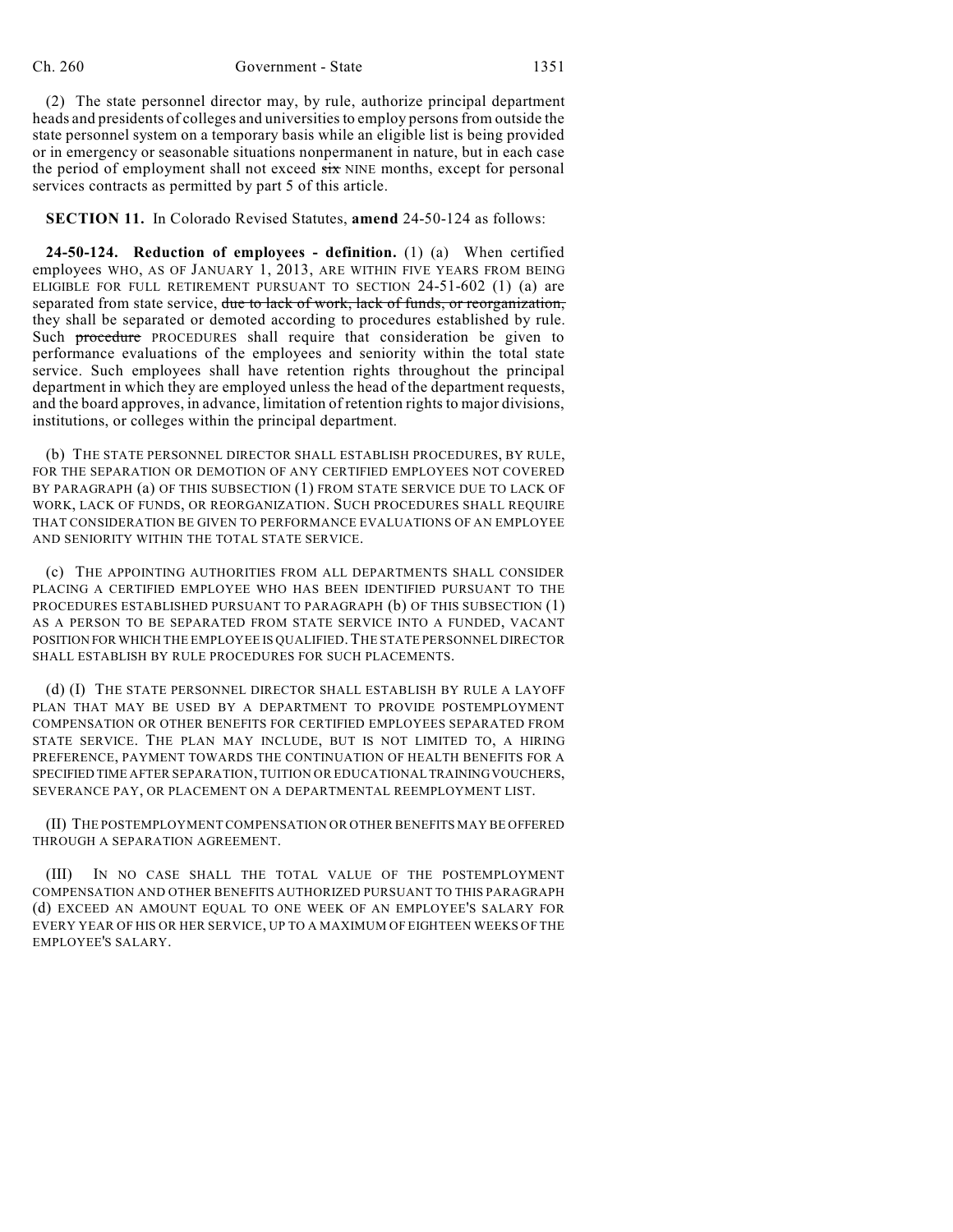(IV) A CERTIFIED EMPLOYEE IS NOT ENTITLED TO RECEIVE ANY POSTEMPLOYMENT COMPENSATION OR OTHER BENEFITS PURSUANT TO THIS PARAGRAPH (d).

(2) A certified employee who is separated FROM STATE SERVICE shall be placed on a departmental reemployment list for a period of not less than one year, UNLESS THE EMPLOYEE WAIVES THE RIGHT TO BE SO PLACED AS PART OF A SEPARATION **AGREEMENT** 

(3) AS USED IN THIS SECTION, "SEPARATED FROM STATE SERVICE" MEANS SEPARATED FROM STATE SERVICE DUE TO LACK OF WORK, LACK OF FUNDS, OR REORGANIZATION.

**SECTION 12.** In Colorado Revised Statutes, 24-50-135, **add** (4) as follows:

**24-50-135. Exemptions from personnel system.** (4) THE STATE PERSONNEL DIRECTOR SHALL ESTABLISH PROCEDURES TO APPROVE THE EXEMPTION OF AN EMPLOYEE FROM THE STATE PERSONNEL SYSTEM PURSUANT TO SECTION 13 (2) (a) (XI) AND (2) (a) (XII) OF ARTICLE XII OF THE STATE CONSTITUTION.

**SECTION 13.** In Colorado Revised Statutes, 24-75-112, **amend** (1) (b) as follows:

**24-75-112. Annual general appropriation act - headnote definitions- general provisions - footnotes.** (1) As used in the annual general appropriation act, the following definitions and general provisions shall apply for the headnote terms preceding and specifying the purpose of certain line items of appropriation:

(b) "Centralized appropriation" means the appropriation of funds to an executive director of a department or a central administrative program intended for subsequent allocation and expenditure at and among a department's divisions, programs, agencies, or long bill groups in order to reflect the amount of such resources actually used in each program or division. Such centralized appropriations may include salary survey, performance-based MERIT pay or anniversary increases, senior executive service, shift differential, group health and life insurance, capital outlay, ADP capital outlay, information technology asset maintenance, legal services, purchase of services from computer center, multiuse network payments, vehicle lease payments, leased space, lease purchase, payment to risk management and property funds, short-term disability insurance, utilities, communications services payments, amortization equalization disbursements, supplemental amortization equalization disbursements, administrative law judge services, and centralized ADP. As provided in paragraph (l) of this subsection (1), capital outlay is included within the appropriation for "operating expenses".

**SECTION 14. Act subject to petition - effective date - contingent on House Concurrent Resolution 12-1001.** (1) Except as set forth in subsection (2) of this section, this act takes effect September 1, 2012; except that, if a referendum petition is filed pursuant to section  $1(3)$  of article V of the state constitution against this act or an item, section, or part of this act subject to the provisions of this subsection (1) within the ninety-day period after final adjournment of the general assembly, then the item, section, or part subject to the provisions of this subsection (1) will not take effect unless approved by the people at the general election to be held in November